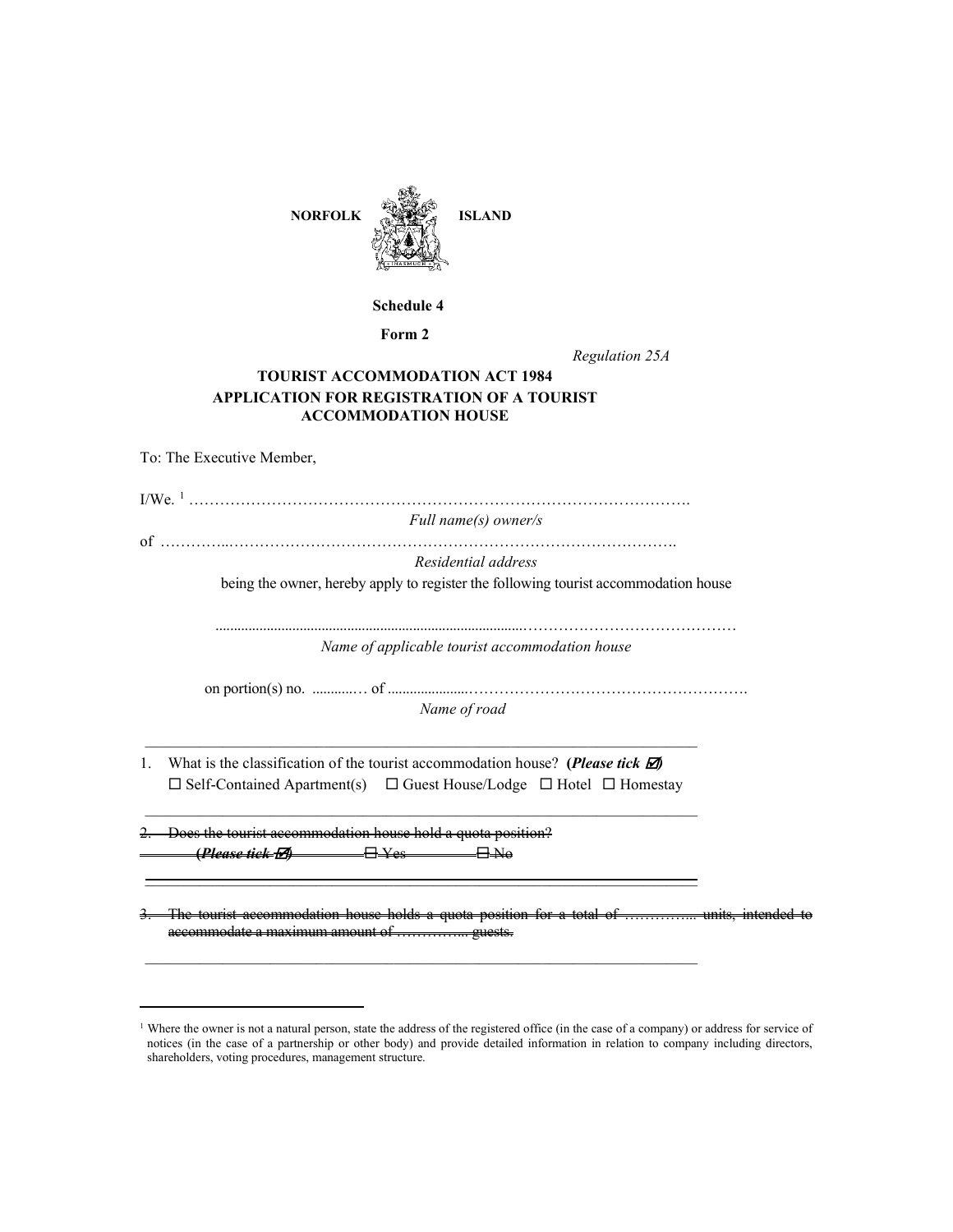4. The total amount of units now ready for a registration inspection is **…………...** units, intended to accommodate a maximum amount of **…………...** guests.

5. Please ensure that each of these accommodation units is described in the attached Schedule.

 $\_$  , and the set of the set of the set of the set of the set of the set of the set of the set of the set of the set of the set of the set of the set of the set of the set of the set of the set of the set of the set of th

 $\_$  , and the set of the set of the set of the set of the set of the set of the set of the set of the set of the set of the set of the set of the set of the set of the set of the set of the set of the set of the set of th

 $\mathcal{L}_\text{max} = \mathcal{L}_\text{max} = \mathcal{L}_\text{max} = \mathcal{L}_\text{max} = \mathcal{L}_\text{max} = \mathcal{L}_\text{max} = \mathcal{L}_\text{max} = \mathcal{L}_\text{max} = \mathcal{L}_\text{max} = \mathcal{L}_\text{max} = \mathcal{L}_\text{max} = \mathcal{L}_\text{max} = \mathcal{L}_\text{max} = \mathcal{L}_\text{max} = \mathcal{L}_\text{max} = \mathcal{L}_\text{max} = \mathcal{L}_\text{max} = \mathcal{L}_\text{max} = \mathcal{$ 

 $\_$  , and the set of the set of the set of the set of the set of the set of the set of the set of the set of the set of the set of the set of the set of the set of the set of the set of the set of the set of the set of th

- 6. Have you reviewed the checklist (available from the Tourism Officer) to ensure that these units comply with the prescribed requirements of the *Tourist Accommodation Regulations 1984*? **(***Please tick )* Yes No
- 7. Have you obtained a copy of the *Tourist Accommodation Regulations 1984*? (*Please tick*  $\mathbb{Z}$ )  $\Box$  Yes  $\Box$  No
- 8. Have you given 5 working days prior notice for your registration inspection? (*Please tick*  $\overline{2}$ )  $\Box$  Yes  $\Box$  No

| 9.  | Requested date of registration inspection:                                                                                                | Requested time:                                                                    |  |  |
|-----|-------------------------------------------------------------------------------------------------------------------------------------------|------------------------------------------------------------------------------------|--|--|
| 10. | The following Norfolk Island Administration<br>departments have inspected the units and they meet the<br>satisfaction of that department: | A copy of the department's<br>inspection sheet is attached to<br>this application: |  |  |
|     | Building Inspector (Please tick E) E Yes E No                                                                                             | $\Box$ Degmantation attack                                                         |  |  |
|     | <del>(Please tick FA ELY es ELN0</del><br><del>Electricity</del>                                                                          | $\Box$ Degumentation attac                                                         |  |  |
|     | Emergency Services ( <i>Please tick</i> $\Box$ ) $\Box$ Yes $\Box$ No                                                                     | Documentation attached                                                             |  |  |

 $\_$  , and the set of the set of the set of the set of the set of the set of the set of the set of the set of the set of the set of the set of the set of the set of the set of the set of the set of the set of the set of th

#### **In support of my application I provide the following information** –

11. Details of all persons (including any corporate bodies), who have an interest in the land, buildings or other improvements to the land, upon and in which the tourist accommodation unit will be conducted, whether or not such interest is of a legal or equitable nature.

|                                 |                               | ( <i>Please</i> | tick | ⊠ |  |
|---------------------------------|-------------------------------|-----------------|------|---|--|
| <i>documentation attached</i> ) | $\Box$ Documentation attached |                 |      |   |  |

The share or shares in which each person or corporate body has corporate body or trust, the names, shareholdings, and addresses of each Director, office holder and shareholder, trustee or beneficiary, and a copy of the memorandum and articles of association of the corporate body or trust deed.

………………………………………………………………………………………… ……………………………………………………………………………………

(*Please tick if documentation attached)* Documentation attached

Do any of the owners of tourist accommodation have an inter legal or equitable nature, in any other tourist accommodation house other than the tourist accommodation house referred to in this application?

(*Please tick*  $\overline{2}$ )  $\Box$  Yes  $\Box$  No

If yes, provide details of the relevant accommodation house(s) and the interest of the owner/s tourist accommodation house.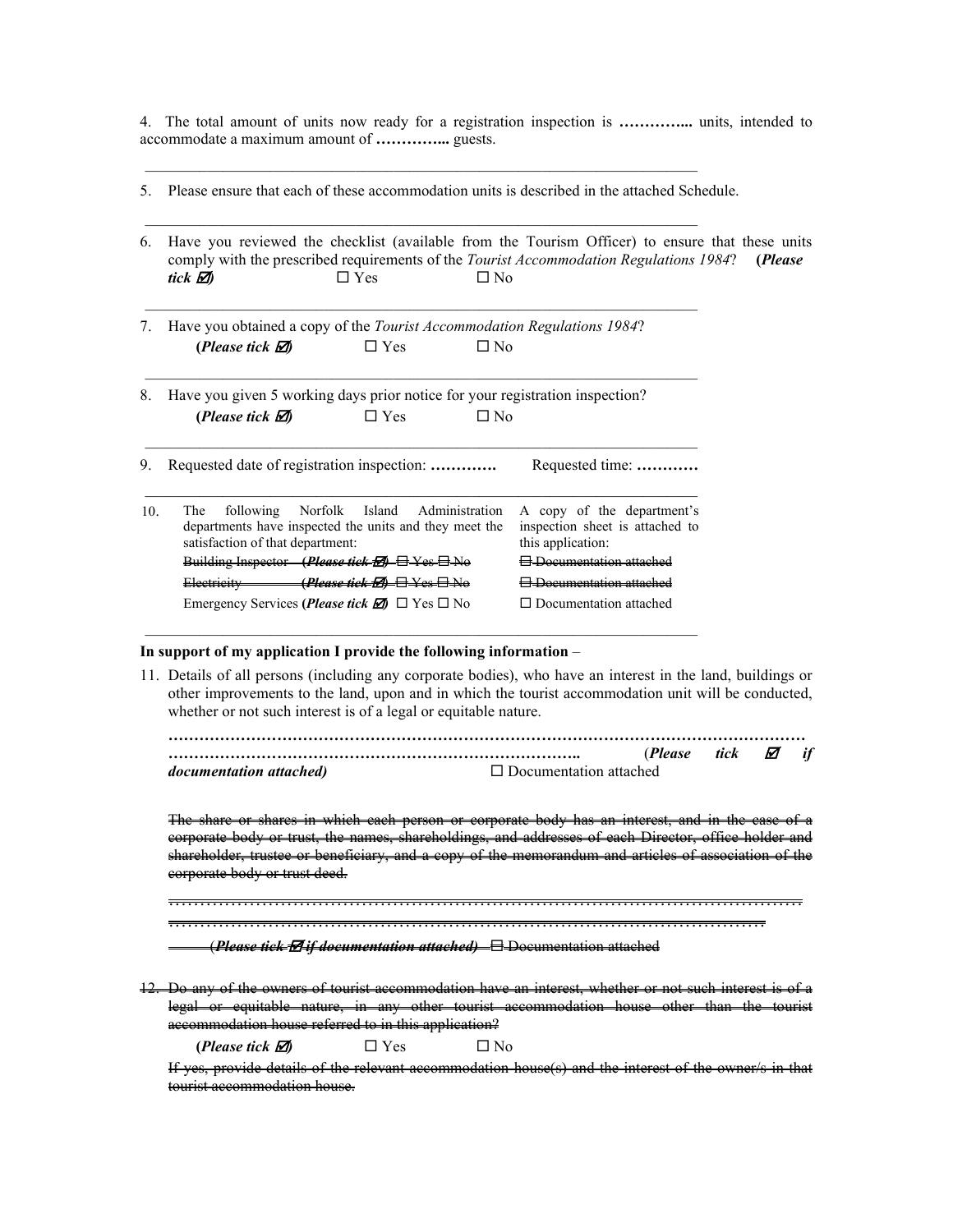|                                                    | <u>tA it documentation attached </u><br>Documentation attac                                      |
|----------------------------------------------------|--------------------------------------------------------------------------------------------------|
|                                                    |                                                                                                  |
|                                                    | Have any of the owners of the tourist accommodation house been convicted of an offence in No     |
| <u>Island or elsewhere?</u>                        |                                                                                                  |
| <del>(Please tiek-bI)</del>                        | —— <del>— П. Уез</del>                                                                           |
| If yes, please provide details of the convictions: |                                                                                                  |
|                                                    |                                                                                                  |
|                                                    |                                                                                                  |
|                                                    |                                                                                                  |
|                                                    | The executive member responsible for tourism is entitled to have regard to other factors, as pre |
|                                                    | by subsection 7(8) of the Tourist Accommodation Act 1984, in determining whether the appli       |
| a fit and proper person to be the owner            |                                                                                                  |
|                                                    |                                                                                                  |
|                                                    |                                                                                                  |
|                                                    | 14. Contact and postal details for the tourist accommodation house are:                          |
| Box<br><b>P.O.</b><br>No.                          | E-mail:                                                                                          |
| <b>Norfolk Island:</b>                             |                                                                                                  |
|                                                    |                                                                                                  |
| Telephone No.                                      | Facsimile No.                                                                                    |
|                                                    |                                                                                                  |
|                                                    |                                                                                                  |
|                                                    | Does the tourist accommodation house have Public Liability Insurance                             |

 $mma$ 

**…………………………………………………………………………………………**  $\_$  , and the set of the set of the set of the set of the set of the set of the set of the set of the set of the set of the set of the set of the set of the set of the set of the set of the set of the set of the set of th

I hereby declare that the tourist accommodation house complies with, and will continue to comply with, the *Tourist Accommodation Act 1984*, the *Tourist Accommodation Regulations 1984* and the *Tourist Accommodation (Ownership) Act 1989*.

Dated this …….. day of …………… 20……. ………………………….

 *Signature[2](#page-2-0)*

**Please Note:** You are reminded of your obligation under the *Tourist Accommodation Act 1984* to provide details of any change in circumstance including ownership, <del>management,</del> company structure if applicable, immigration status including shareholder(s). Under section 30 of the *Tourist Accommodation Act* 1984 it is an offence to make a false or misleading statement. Penalty: 20 penalty units.

<span id="page-2-0"></span> <sup>2</sup> Where the owner is not a natural person, a person authorised in writing by the owner should sign. A copy of the authorisation should be attached.